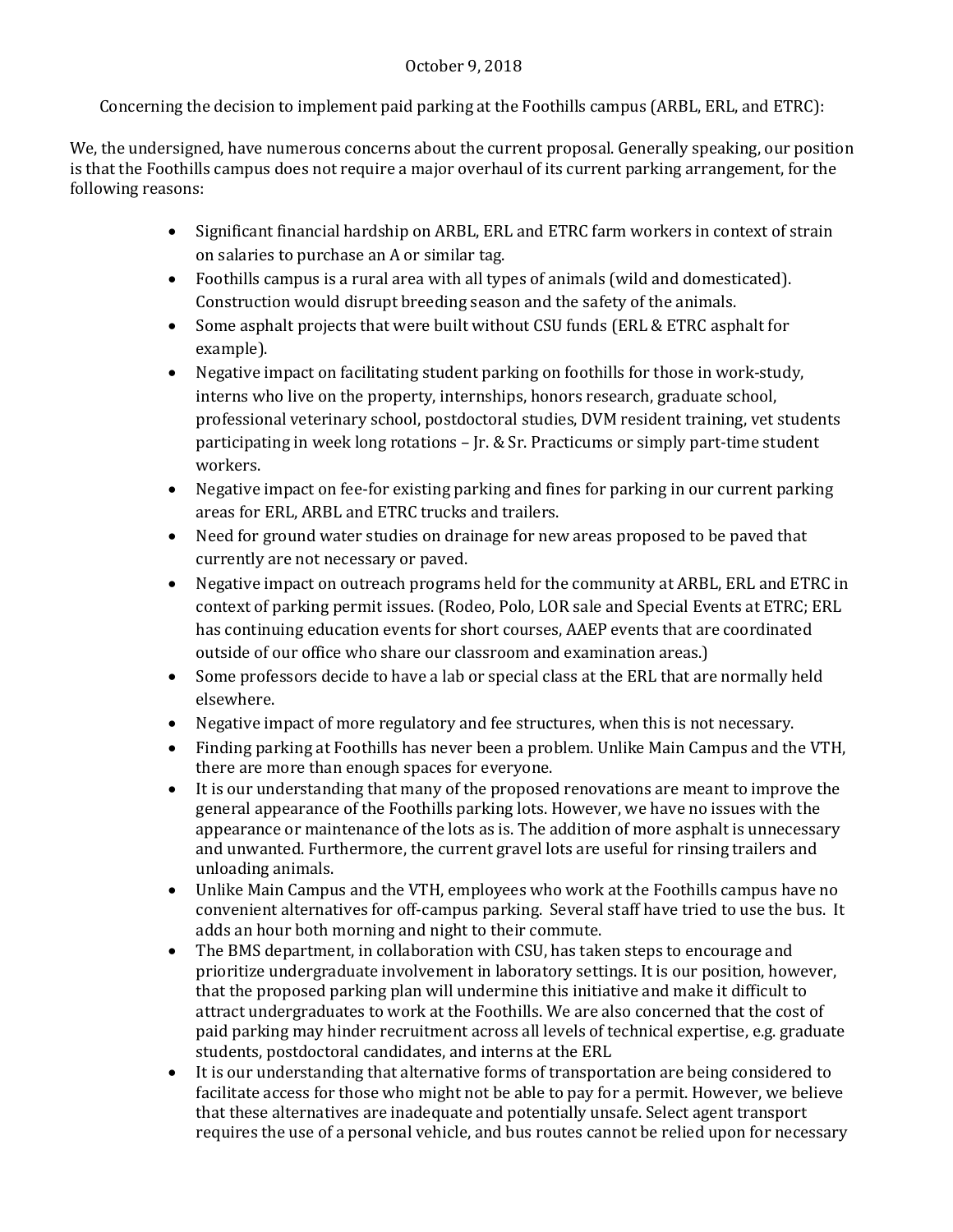late-night and weekend access. Bicycle transportation is inconvenient, especially in the winter, and potentially unsafe given our proximity to wildlife. (Mountain lions have been sighted at the Foothills campus as recently as September.)

We also have several practical concerns that we would like to see addressed in further detail.

- At least one major construction project is planned for the Foothills campus in the near future. We have concerns that heavy construction equipment and vehicles will damage any newly paved lots and impose unnecessary maintenance costs. Is this being taken into consideration?
- How would the proposed paving impact the wildlife at the Foothills campus, both during and after the paving itself? We would like to see an environmental impact assessment (EIA) incorporated into the decision-making process.
- Finally, it is our position that the overall process of communicating this proposal to the affected parties has been lacking in transparency, detail, and adequate opportunities to provide feedback. Many who attended the PTS meetings from September 26 to October 2 found them to be confusing and structured in such a way as to discourage meaningful conversations about the proposal.

We understand that some of the proposed changes may involve improvements to handicapped parking spaces, which we are not opposed to. Furthermore, we anticipate that some of our general concerns may be addressed in more detail as more specifics about the plan come out. However, it is our position that only limited improvements are required, if at all, and that imposing a paid parking structure is therefore an unnecessary hardship for those who work at the Foothills.

We look forward to further discussions and open forums. Thank you for listening to our concerns.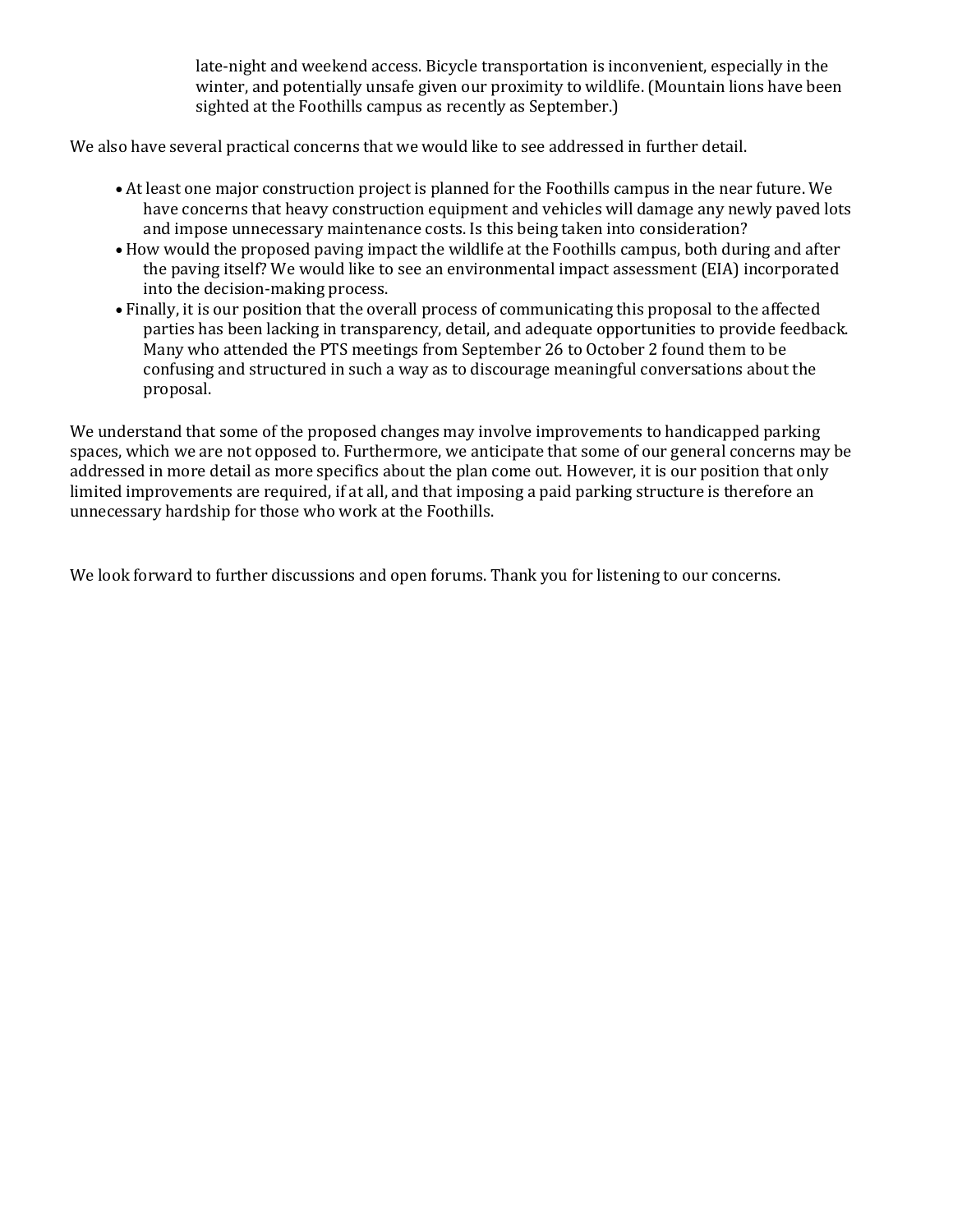| <b>Printed name</b>       | <b>Position</b>      | <b>Signature</b>   |
|---------------------------|----------------------|--------------------|
| <u>Nicole</u> Marlenee    | Research Scientist I | Nicole Mentinee    |
| Airn Hartwig              | Research ASSOC. I    | AS Hartug          |
| PAUL GORDY                | SE RESEARCH ASSOC.   | Paul Sung          |
| Richard Bowen             | Professor            | RA Bower           |
| Stephenie Porter          | Graduate Student     | gan                |
| <u>Siara 2. Tahunbuck</u> | $R\theta$ $\top$     | Niana & Fahlupsuck |
| Ameria Tanner             | Graduate Student     | Amelia Jammer      |
| Carol Moeller             | SR. Research Assoc   | Carol L. Moeller   |
| Jennifer Palmer           | Research Arsoc       | 1752               |
| Hana Van Campen           | Special 8 rafessor   | Grava Cup          |
| <i>Kick</i> Brandes       | Research Assoc.      | WCHW               |
| Grey Harding              | Animal Care II       | I gotern           |
| Bichte Sierra             | Risearch ASSOC.      | Omp fruses         |
| Sim Weber                 | Aohtisca             |                    |
| Carolina Gonzalez-Bergios | GRONDER St. dent     |                    |
| slic Butles               | Adminted Accting     | Wie Butler         |
| caneth<br>ishos           | Lap Manazer          |                    |
| Serat Y Bouna             | Paculh               |                    |
| Brenda Martin             | Admin A              |                    |
| Itabela Pergan            | <u>Post-Doc</u>      |                    |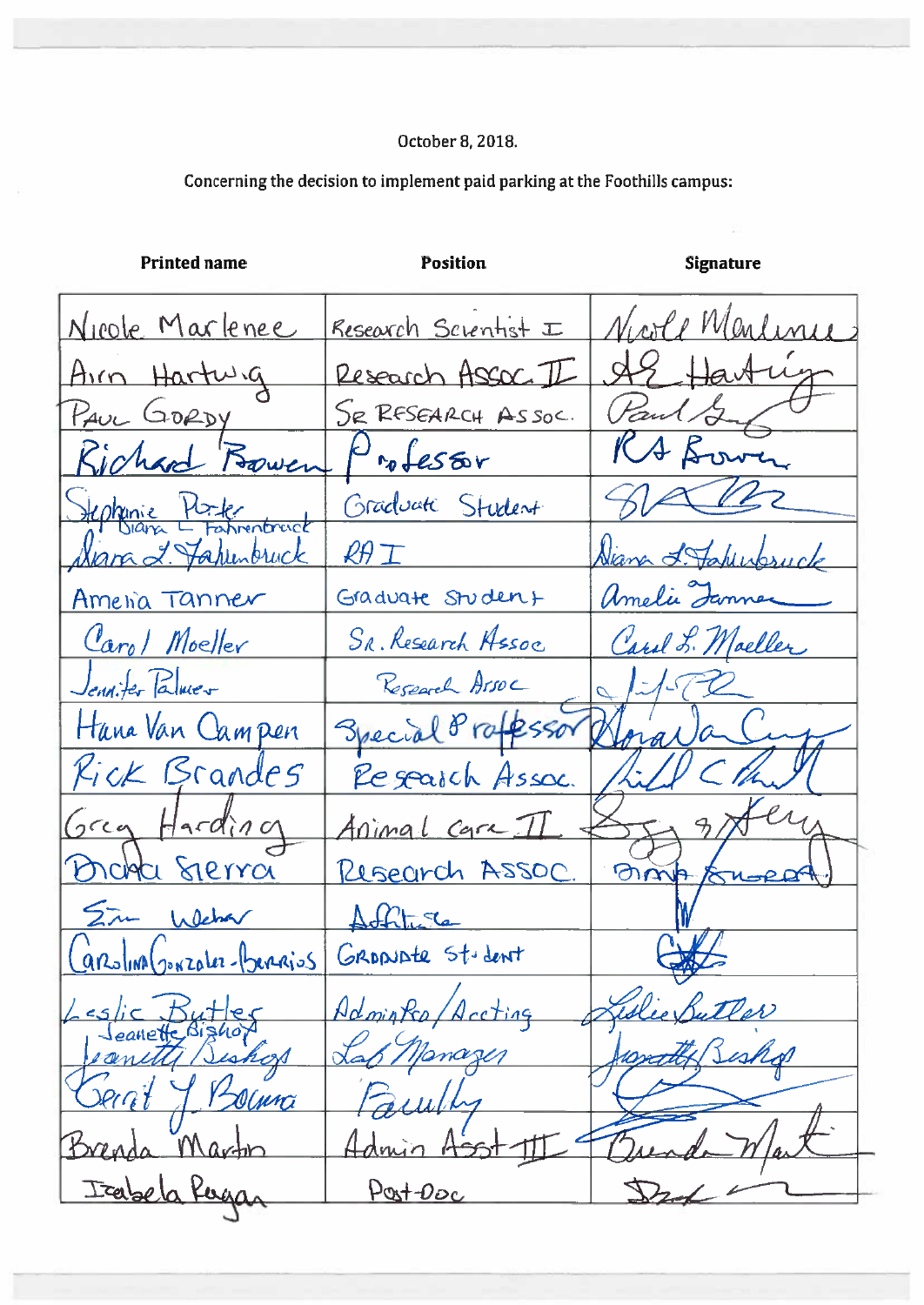| <b>Printed name</b> | Position               | <b>Signature</b> |
|---------------------|------------------------|------------------|
| Jeremy Cantlon      | Research Association   |                  |
| Hanan Georges       | Graduate Student E     |                  |
| Russell V, Anthony  | $P_{\text{ro}}$ fessor |                  |
| Sydney Hilfs        | Grad Student           |                  |
| Knstin Klohnatz     | GraduateStudent        |                  |
| Thomas Hansen       | Professor              |                  |
| Hayley Benham       | Graduate Student       |                  |
| Luis A. Yanez-Roch  | Animal Care I          |                  |
| Nay Mendoza Ruiz    | Animal Care I          | NAV<br>Hendozs   |
| natthew Allen       | Research Assoc.        | natthew C. allen |
| Laurie A. Baeten    | Post Doc               | au               |
| David Mornes        | $Busines$ Outron       |                  |
| Anna droboda        | Grad Student           |                  |
| anoline Glezil      | Groduate Student       | ardene Cleal     |
| Kiver Evans         | <u>Grad Student</u>    | SNOMB            |
| Hléjandin Arreguin  | Reserve h Scientist    | threadin         |
| <u> Forc Ullyn</u>  | Givanouate Student     |                  |
| Kelly Rouse         | Grad Student           |                  |
| Marrissa Enriquiz   | Grad Student           |                  |
| Donon roreen        | Grad stydent           |                  |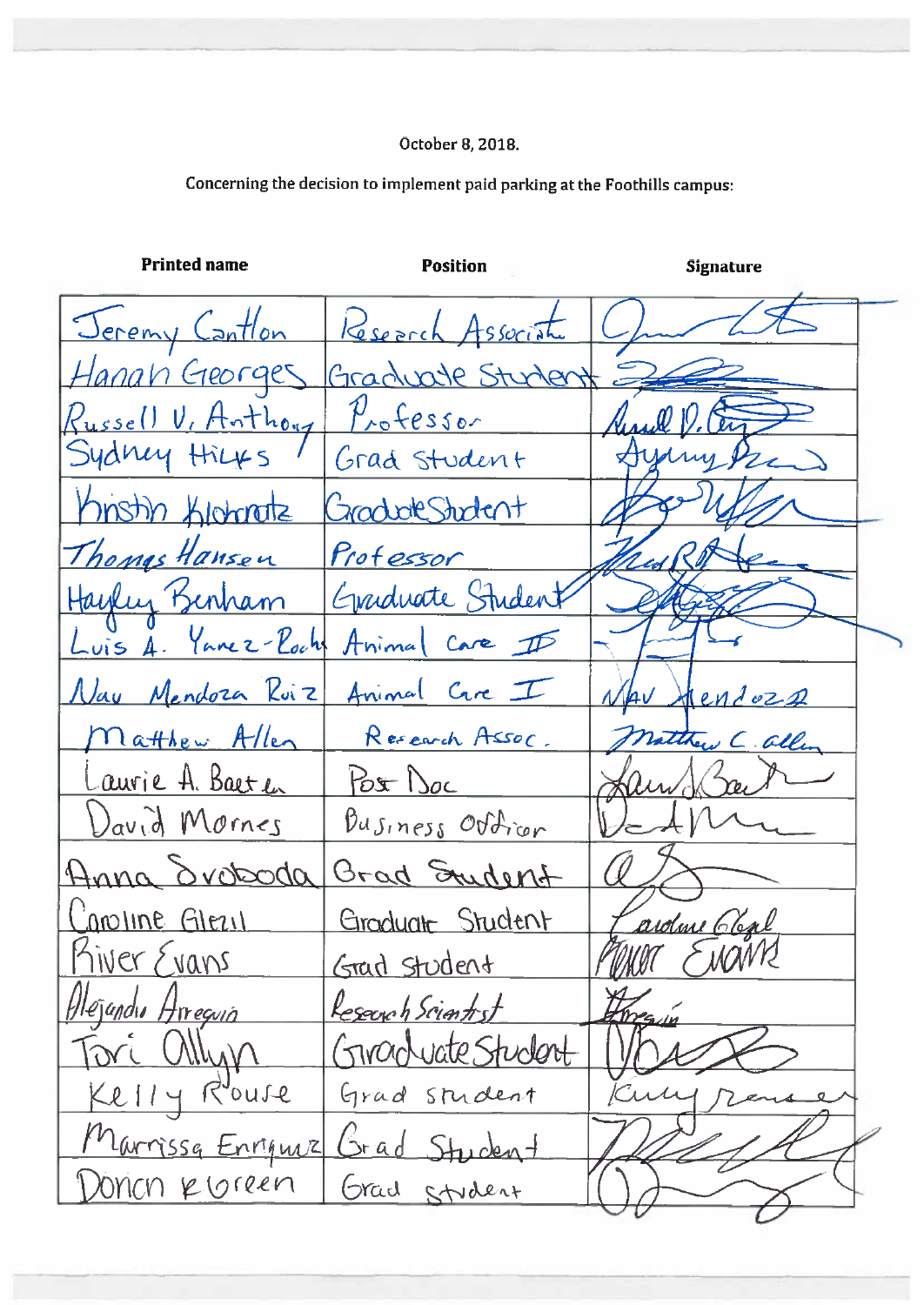| <b>Printed name</b>                | <b>Position</b>                                                            | <b>Signature</b>       |  |
|------------------------------------|----------------------------------------------------------------------------|------------------------|--|
| Lindsay Bass                       | ERL Client Coordinator<br>4 Office Manger<br>ERL<br>Asst. Client Coorderdo | Ringboy Ban            |  |
| De Shane Williams                  |                                                                            | $M M \nleftrightarrow$ |  |
| <u>jenn Hatsel</u>                 | $F_{R}$ cui++                                                              | $A + int I$            |  |
| Alison Michelson                   | Grad Student                                                               | alten Michel           |  |
| CHRISTIAN BISIAU                   | <u>ERL Resident</u>                                                        | lef 19 alfice          |  |
| Giovana Catandi                    | Grad Student                                                               | Giovann D. Catondi     |  |
| Elaine Carnevale                   | Faculty                                                                    | EMCarrevali            |  |
|                                    | Grad Student                                                               | Paper forest           |  |
| Roxanna Vickery<br>Paula D Moffett | ERL Research Assoc                                                         | Paula not              |  |
| <u>Molly RKillian</u>              | ERL INTERN                                                                 | molyekti               |  |
| Kristen Reno                       | ERL INKVN                                                                  | WITHOUT KIA            |  |
| PATRICK McCuz                      | FACULTY EVEL                                                               | / at molu              |  |
| Wyatt Stodahill                    | Barn Crew                                                                  |                        |  |
| Eleanore K. Junes                  | Parm Crew                                                                  | Eleanor Kons           |  |
| Adam Halasz                        | Barn Crew                                                                  | lldam Halases          |  |
| felipe Vazquez                     | Ammal care II                                                              |                        |  |
| Josh Jurboe                        | Born Crew                                                                  |                        |  |
| JULIE STORME                       | ERL Resident                                                               |                        |  |
|                                    |                                                                            |                        |  |
|                                    |                                                                            |                        |  |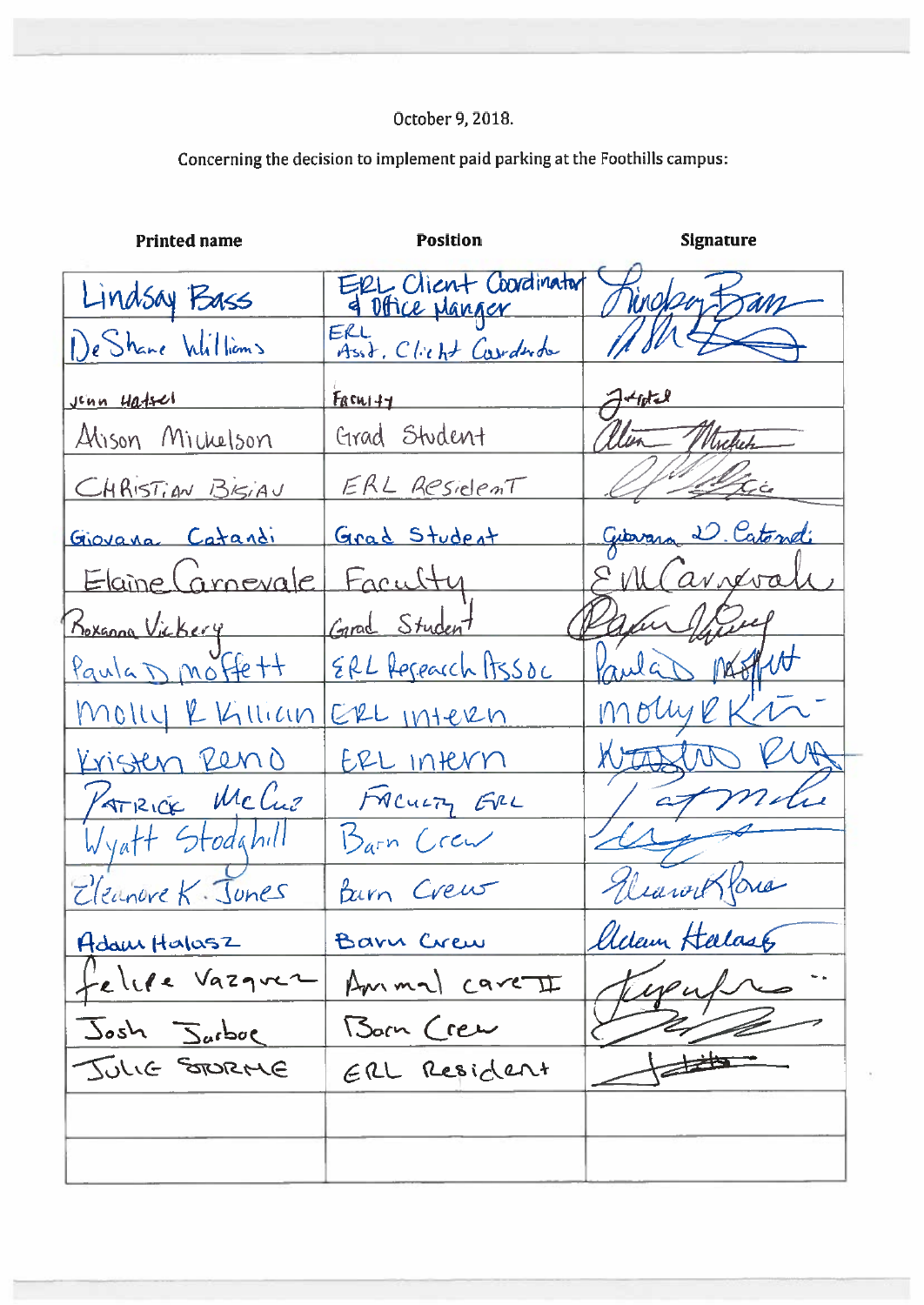## Concerning the decision to implement paid parking at the Foothills campus:

| <b>Printed name</b>      | <b>Position</b> | <b>Signature</b> |
|--------------------------|-----------------|------------------|
| Makenna Hopson           | Stuckent        |                  |
| <u>Bronna Martin</u>     | Student         | Tarenn           |
| auren finlenburg         | Student         |                  |
| Nictoria Collins         | Stoden          | trahee           |
| <u>Sydney Louve</u>      | Student         |                  |
| Emma Williams            | Student         | um hivitors      |
| <u> Damic Ploutf</u>     | Student         | UUT              |
| Savannah Kennedy         | Stednt          |                  |
| Watalie Ryon             | Stident         |                  |
| Elizabeth Weber          | Student         |                  |
| <u>Charleen Lamphere</u> | Student         | $\alpha$         |
| Ashlay Reisenauer        | Student         |                  |
| Kenna Mauro              | Student         |                  |
| Gelelisacht              | Student         |                  |
|                          |                 |                  |
|                          |                 |                  |
|                          |                 |                  |
|                          |                 |                  |
|                          |                 |                  |
|                          |                 |                  |

 $\frac{1}{2}$  ,  $\frac{1}{2}$ 

 $\geq 20$ 

 $\frac{1}{2} \frac{1}{2}$ 

 $\overline{r}$  )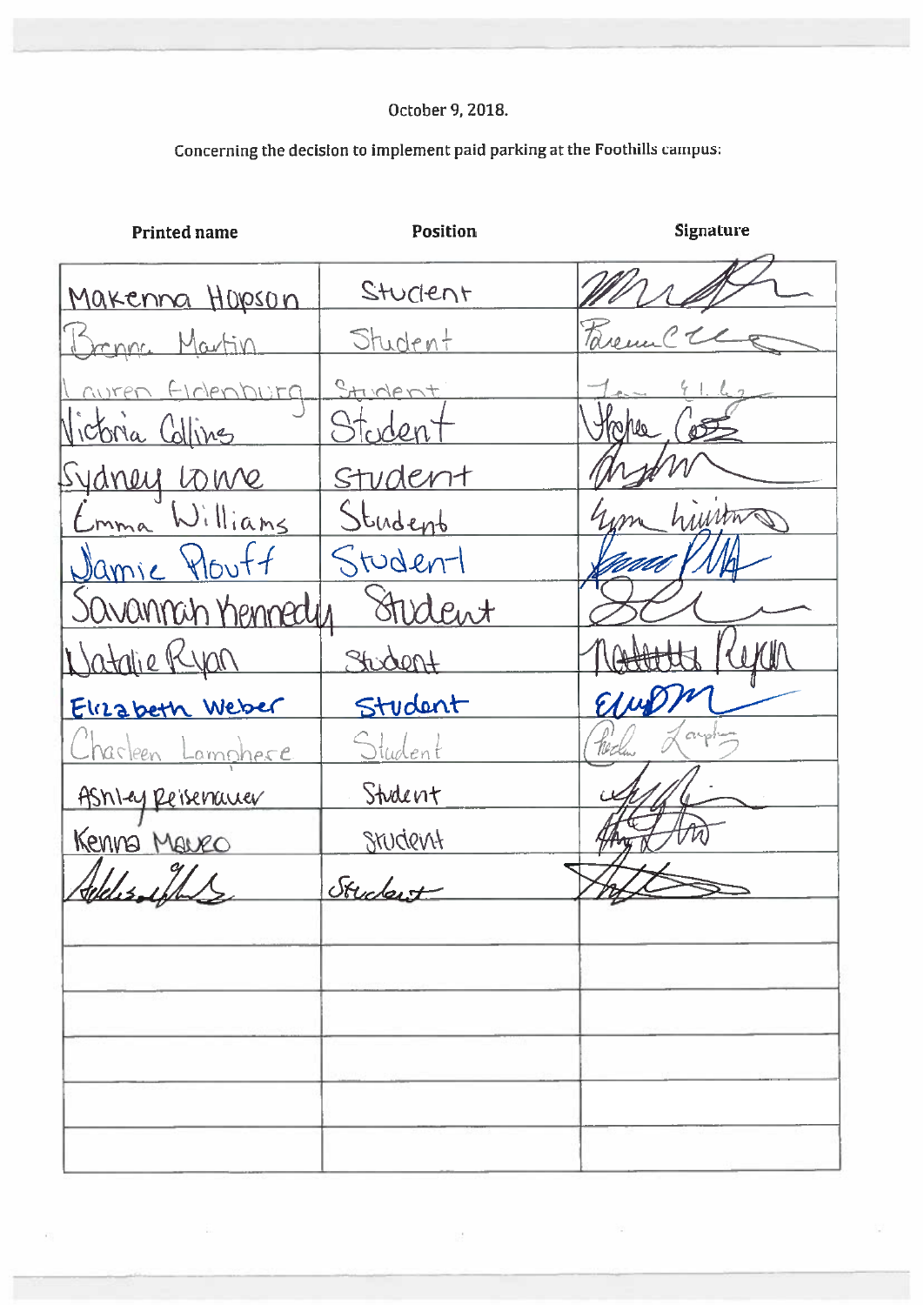## Concerning the decision to implement paid parking at the Foothills campus:

| <b>Printed name</b>  | <b>Position</b> | <b>Signature</b> |
|----------------------|-----------------|------------------|
| macie Lazalier       | student         |                  |
| <u>Bri Leonard</u>   | Student         | Macie Pazalièr   |
| Savannah Spears      | Student         |                  |
| Tacy layton          | Student         |                  |
| <u>Brenna Witzel</u> | student         |                  |
| Maria Muzzio         | Student         | Nario            |
| Erin Garlock         | Student         |                  |
| <u>Ariana Vepez</u>  | Student         | A.Menez          |
| Hannah Lauder        | Student         | Hannah Hauder    |
|                      |                 |                  |
|                      |                 |                  |
|                      |                 |                  |
|                      |                 |                  |
|                      |                 |                  |
|                      |                 |                  |
|                      |                 |                  |
|                      |                 |                  |
|                      |                 |                  |
|                      |                 |                  |
|                      |                 |                  |
|                      |                 |                  |

 $\langle \tilde{a}_i$ 

 $\label{eq:1.1} \frac{\partial \mathcal{L}_{\mathcal{A}}}{\partial \mathcal{L}_{\mathcal{A}}} = \frac{1}{\sqrt{2}} \sum_{i=1}^{n} \frac{1}{\sqrt{2}} \sum_{i=1}^{n} \frac{1}{\sqrt{2}} \sum_{i=1}^{n} \frac{1}{\sqrt{2}} \sum_{i=1}^{n} \frac{1}{\sqrt{2}} \sum_{i=1}^{n} \frac{1}{\sqrt{2}} \sum_{i=1}^{n} \frac{1}{\sqrt{2}} \sum_{i=1}^{n} \frac{1}{\sqrt{2}} \sum_{i=1}^{n} \frac{1}{\sqrt{2}} \sum_{i=1}^{n$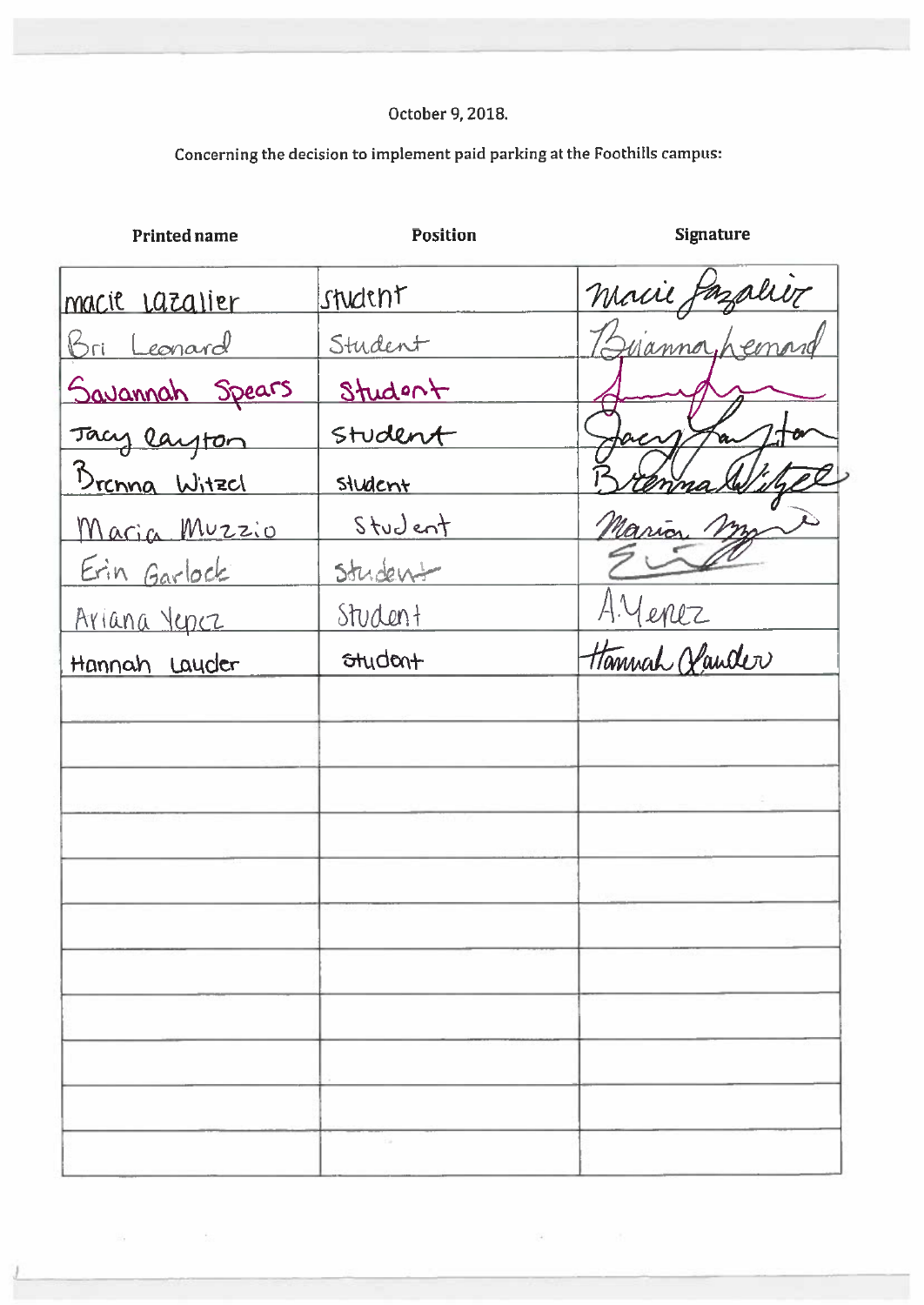| <b>Printed name</b>    | <b>Position</b> | <b>Signature</b> |
|------------------------|-----------------|------------------|
| Sydney Hoff            | Student         | Kielveemka       |
| Mstine English         | Student         |                  |
| $1724$ Ibrahim         | Student         |                  |
| Victoria Loeffter      | Stuctent        | inoiae           |
| WIKKI ROOS             | Student         |                  |
| Cameron Lynch          | Student         | Canneion hyph    |
| <u>Bracy Groothing</u> | Student         |                  |
| Cassi Nichols          | Student         |                  |
| Rachel Davis           | Student         |                  |
| Camila Cardona         | Student         |                  |
| <u>Panton Pussell</u>  | Stydert         |                  |
| Sydney Stevenson       | Student         | twenson          |
|                        |                 |                  |
|                        |                 |                  |
|                        |                 |                  |
|                        |                 |                  |
|                        |                 |                  |
|                        |                 |                  |
|                        |                 |                  |
|                        |                 |                  |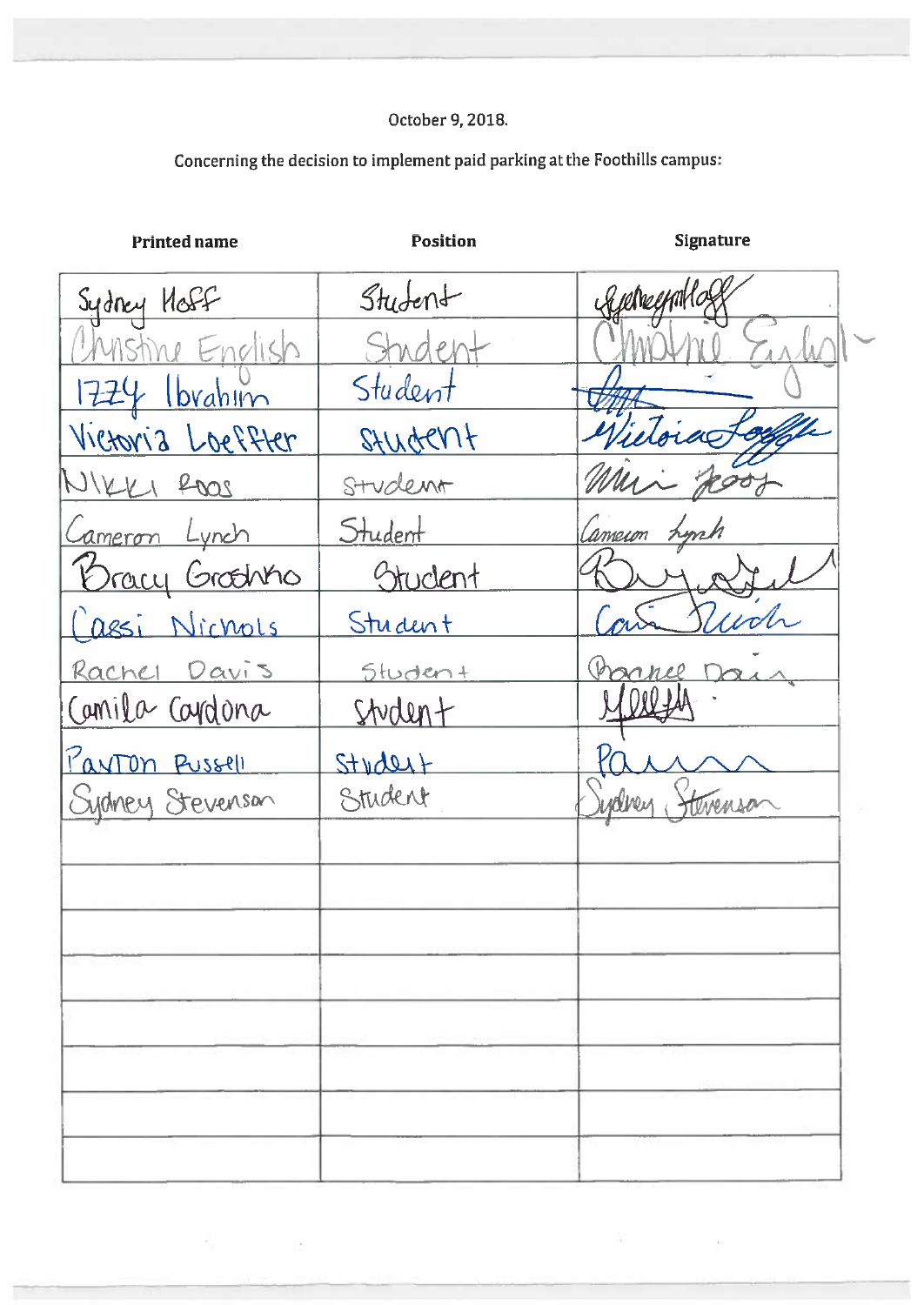### Concerning the decision to implement paid parking at the Foothills campus:

| <b>Printed name</b> | <b>Position</b> | <b>Signature</b> |
|---------------------|-----------------|------------------|
| Elliana Kune        | <u>Student</u>  | Elliana Kuhl     |
| Eryn Hether         | Srudent         | Eupotheliner     |
| Arjanna Baker       | Student         |                  |
| Kaytee Herring      | Student         |                  |
| Hannah Claydon      | $Stodeq+$       | Hill Cens        |
| Mallenner Erenniga  | Sturlent        | medena Eicher    |
| Rozie Nobe          | Student         |                  |
|                     |                 |                  |
|                     |                 |                  |
|                     |                 |                  |
|                     |                 |                  |
|                     |                 |                  |
|                     |                 |                  |
|                     |                 |                  |
|                     |                 |                  |
|                     |                 |                  |
|                     |                 |                  |
|                     |                 |                  |
|                     |                 |                  |
|                     |                 |                  |

 $\tilde{\mathcal{Z}}$ 

 $\mathcal{Z}$ 

 $\frac{1}{2} \frac{1}{\sqrt{2}}$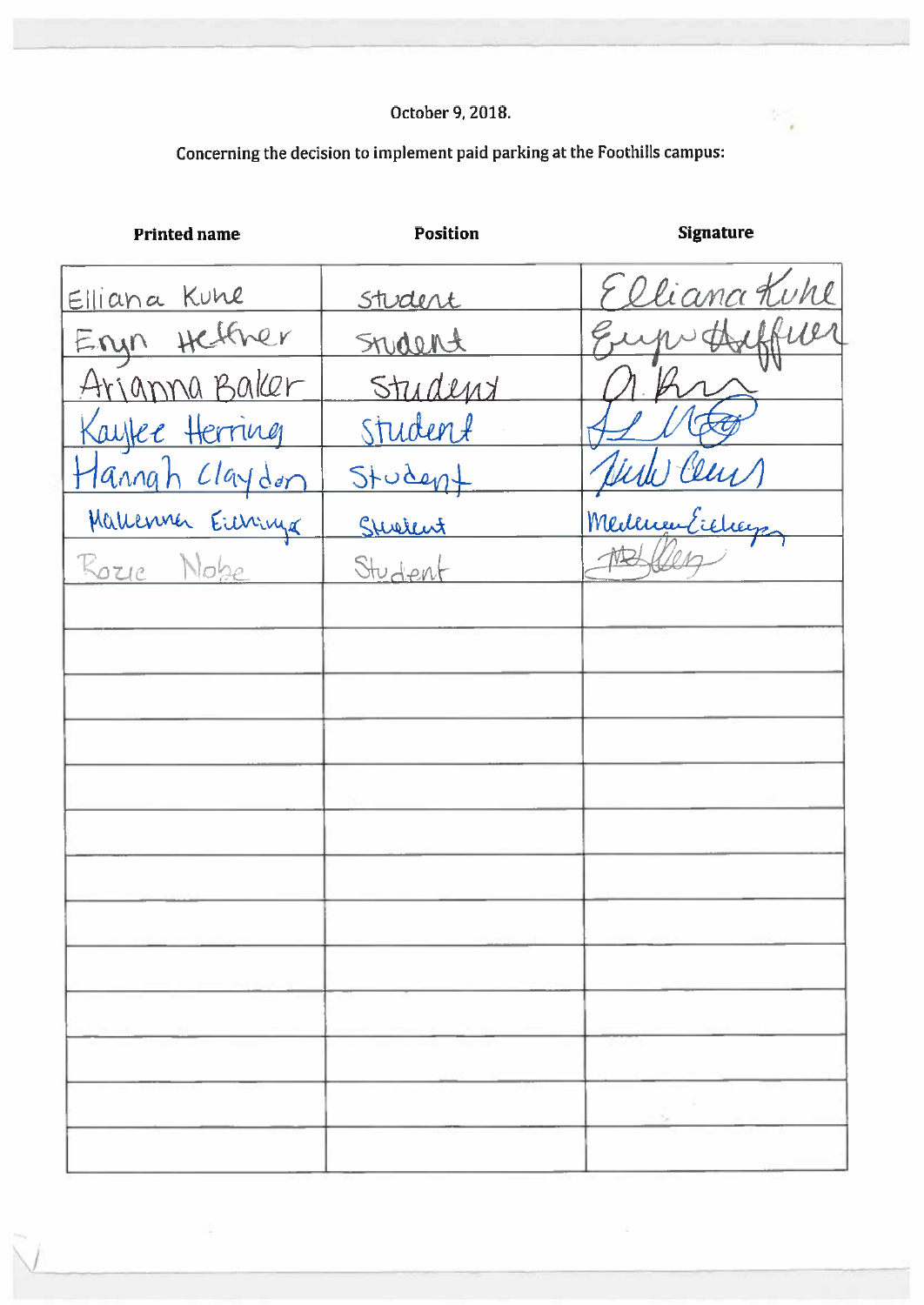| <b>Printed name</b>      | <b>Position</b> | <b>Signature</b>   |
|--------------------------|-----------------|--------------------|
| Marisel DeLa Tome        | Student         |                    |
| <u>Ayla Mendelsohn</u>   | student         |                    |
| Nikki Falkenberg         | Student         |                    |
| Julie Davis              | Student         |                    |
| <u>Samuntha Notthoff</u> | Stuchent        | Whouse<br>ayla Mes |
|                          |                 |                    |
|                          |                 |                    |
|                          |                 |                    |
|                          |                 |                    |
|                          |                 |                    |
|                          |                 |                    |
|                          |                 |                    |
|                          |                 |                    |
|                          |                 |                    |
|                          |                 |                    |
|                          |                 |                    |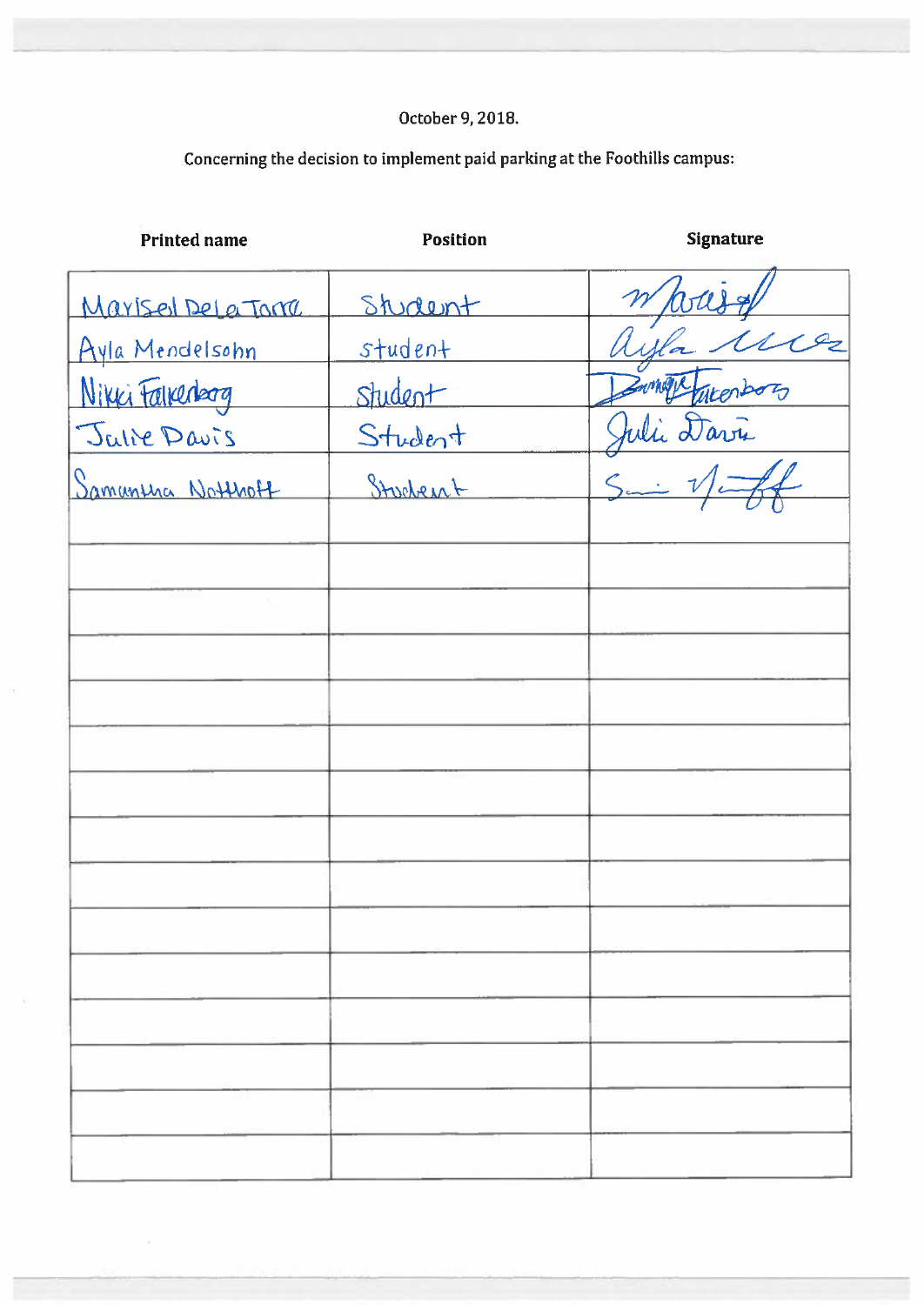**Position Signature Printed name** Sharon Butler Instructor Tanze Hess Louise Ansell Admin Asst  $\overline{W}$ Ryan Brooks structor student employee Morgan Offutt ugne A, Miller Facility Manager Tessa Parrish Student  $(\rho\circ\sigma)$ V Representative (Polo Garrett  $\overline{J}$ Horse Manager, (SU PO10 .<br>WONTLY Program Instructor Assue Professor e in:Stan つ tructor nyder Employee Apan DAUCIO  $\tilde{D}$  $\mathcal{L}$ Karlo len. STRUCTOR ∕ि Peterson Des Bruonner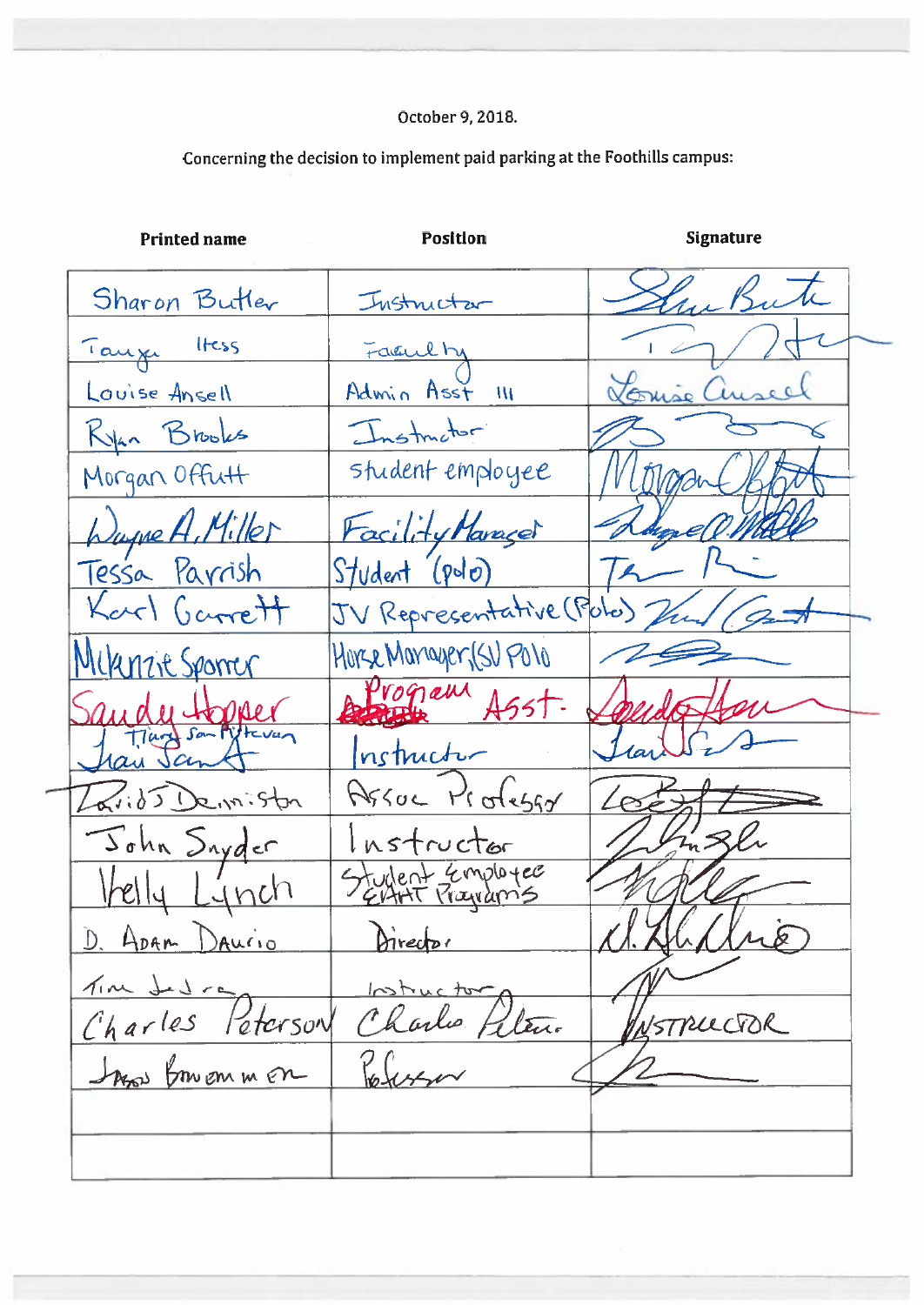### Concerning the decision to implement paid parking at the Foothills campus:

| <b>Printed name</b> | <b>Position</b>                                                    | <b>Signature</b> |
|---------------------|--------------------------------------------------------------------|------------------|
| Jessie Butler       | Instructor at Front Range<br>Exceptional telustrians Theogenhildly | Pessi Bette      |
| Sophia faftes       | Student, volumteer for<br><u>FREET MY HENES</u>                    | Soppia Balles    |
| dosie Austin        | Student/volunteer                                                  |                  |
| <u>Maya Noha</u>    | student/volunteer                                                  | Mr kell          |
| Maleah Ayars        | student/ volunter                                                  | inue             |
| Zoe Grosskopf       | Student/volunteer                                                  |                  |
| Erin water          | Student vousteer                                                   |                  |
| KHSto Orak          | paront therapy                                                     |                  |
| Shery/Haise         | Parent of theropy client<br>in Front Range Exceptional             | Shery House      |
|                     |                                                                    |                  |
|                     |                                                                    |                  |
|                     |                                                                    |                  |
|                     |                                                                    |                  |
|                     |                                                                    |                  |
|                     |                                                                    |                  |
|                     |                                                                    |                  |
|                     |                                                                    |                  |
|                     |                                                                    |                  |
|                     |                                                                    |                  |
|                     |                                                                    |                  |

 $\dot{\varpi}$ 

 $\frac{1}{2}$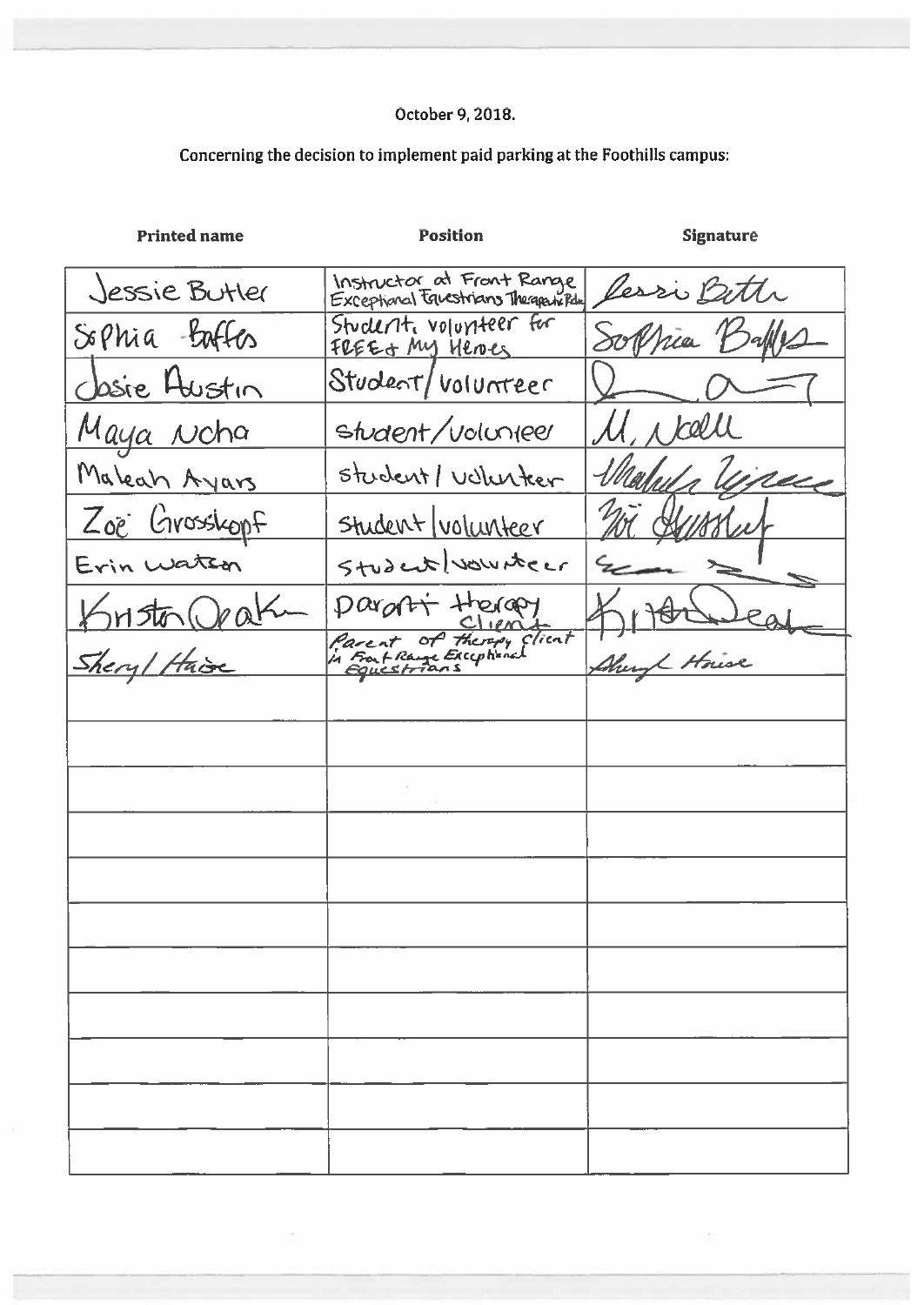| <b>Printed name</b> | <b>Position</b> | <b>Signature</b>               |
|---------------------|-----------------|--------------------------------|
| Rachel Kokernak     | Student         | geernal                        |
| Camielle Hill       | Student         |                                |
| Allie Schuman       | Student         | ade 1                          |
| Grendalyn Orth      | Student         | Duhrddepy Octt                 |
| Marquerite Machill  | Student         | Marquerite McCill              |
| Grace Dees          | Student         | Graves Deef                    |
| Chloe Lawler        | student         |                                |
| NINA AEHOY          | Student         |                                |
| Amber Wilson        | Student         |                                |
| Heaven Moore        | Attroder        |                                |
| Carissa Boenle      | Student         | Wussa                          |
| theys Smith         | Student         |                                |
| McVerma Hopkins     | student         |                                |
| Madison Mathis      | Student         | $\mathcal N$ a $\mathcal U$ re |
| WW Mertens          | stuctent        | Lucy Mertina                   |
| Taylor<br>BULA      | Student         |                                |
| Torri<br>Allred     | Student         | The                            |
| Chloe Mercardante   | Student         |                                |
| EVILA LAMBANM       | Student         | most<br>W                      |
| Katelyn Palla       | Student         | Catelun Va                     |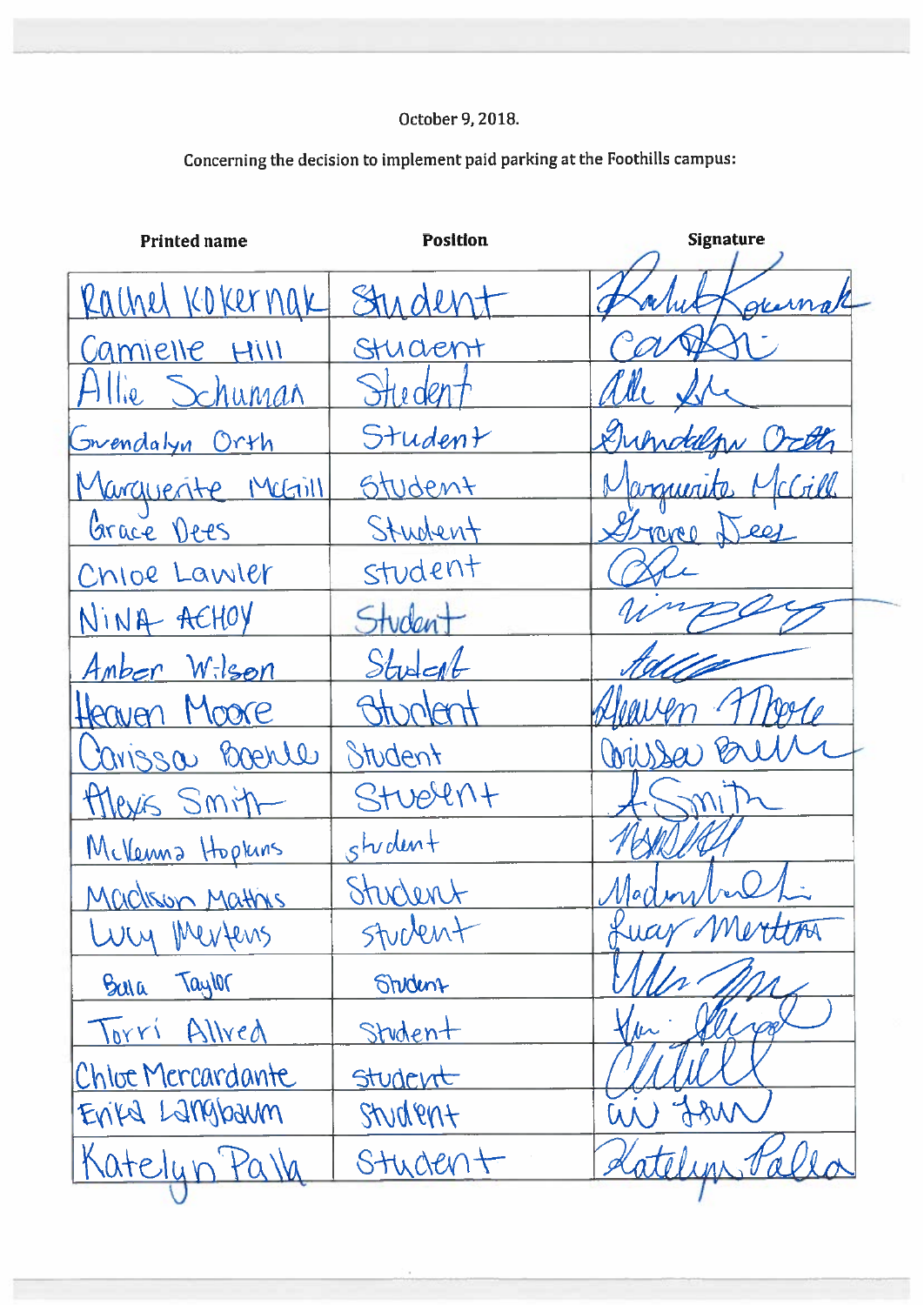| <b>Printed name</b>           | <b>Position</b> | <b>Signature</b>       |
|-------------------------------|-----------------|------------------------|
| <u>Brenna Witzel</u>          | sluckn+         | Brenge                 |
| Valerie Lindstrom             | student         |                        |
| <u>Ericka</u> Gross           | Student         |                        |
| Asia Arellano                 | studen+         |                        |
| Lillian Estern-Byrne          | student         | au C                   |
| Hailey Davis                  | Student         |                        |
| Crau Ambrose                  | Student         | <u> Lengce ambrose</u> |
| Kacker Fleming                | Student         | Reard Almond           |
| Lisa Pitsch                   | Student         | <b>Pitsch</b>          |
| emma                          | Student         | Em thri                |
| nerskouits<br>Serena valvardi | Student         | Herena Talverdi        |
| Meghan Cochran                | student         | Meghay Cochran         |
| Eve tichegoyen                | Student         | En                     |
| Kajsa Sutro                   | Student         | Kare Seith             |
| NATALIE ANI                   | STUDENT         |                        |
| <u>Jordyn John</u> son        | $510$ dent      |                        |
| <u>ammi Vina</u>              | Student         | $M_{MQ}$<br>Samme      |
| Lendin                        | Student         |                        |
| Tate Theration                | Studint         | mun                    |
| Katelyn Hanson                | Student         |                        |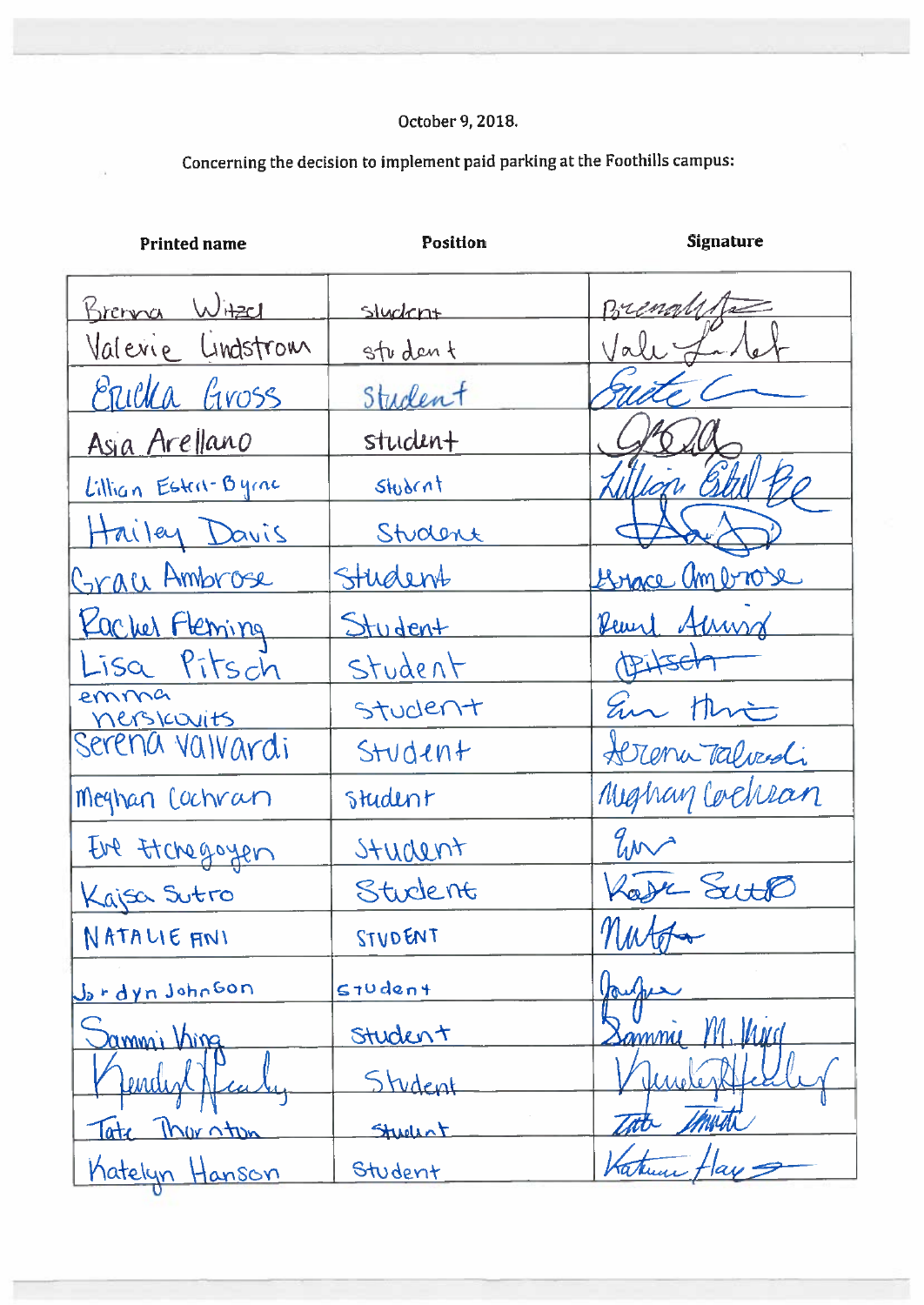| <b>Printed name</b>       | <b>Position</b><br><b>Signature</b> |  |                   |
|---------------------------|-------------------------------------|--|-------------------|
| AndyFrothingham           | rolunteer MH                        |  | may Sypthingham   |
| Tahum Merosi              | Intern, My Heroes                   |  |                   |
| <u>Sierra Southerland</u> | student                             |  | herra Joutherland |
| Alea Lunasin              | Studen                              |  | Nex               |
| <u>Breanna Uyeno</u>      | Student                             |  | Presenta Cyas     |
| Jendyl Healy              | Student                             |  | Jerielist P       |
| hes Thweatt               | Student                             |  | RestThurant       |
| <u>katie Jo Kelly</u>     | <u>student</u>                      |  | Kattfokuj         |
| Alyssa Halasz             | Student                             |  | alysse Harden     |
| Laura Johnson             | $5 + u$ dent                        |  |                   |
| Christine Johnson         | Student                             |  | Con Tolmser       |
| Kyle Perduc               | Student                             |  | Keyle Verdue      |
| <u>Myra Allen</u>         | Student                             |  |                   |
| Mackenzie Varter          | Student                             |  | Maishnese 14      |
| Mattie Monson             | Student                             |  | Vattle,<br>Monson |
| Uulinnan Essopar          | Student                             |  | Winner            |
| Allie Annold              | Studest                             |  |                   |
| Jordyn Becker             | Student                             |  | Jordyn Becker     |
| Itelda Barios             | Student                             |  |                   |
| Marisa athnson            | Student                             |  | Marisa Shinson    |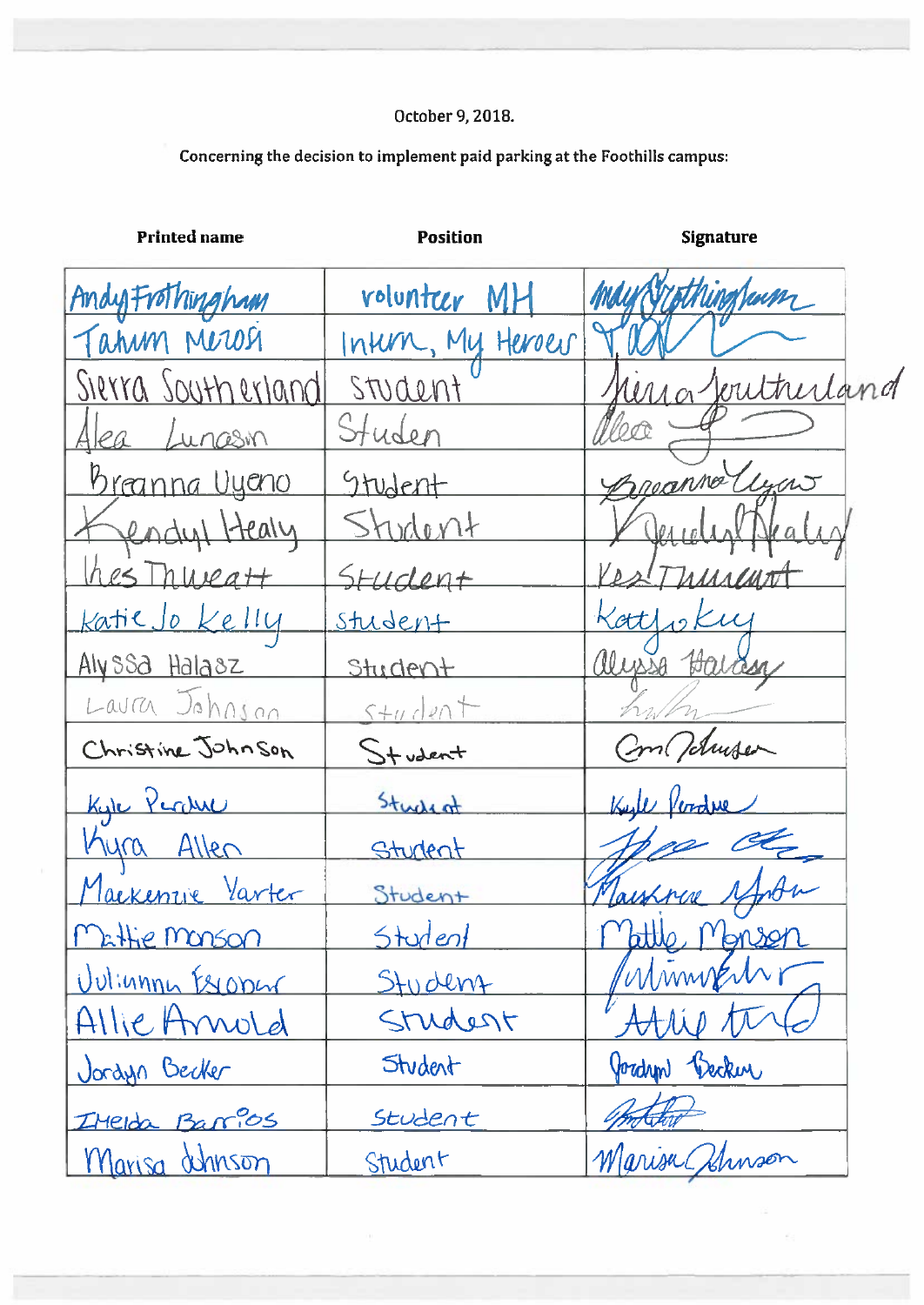| <b>Printed name</b>     | Position             | <b>Signature</b> |
|-------------------------|----------------------|------------------|
| <u>Alexis Susralski</u> | Grad student         |                  |
| Ashley Adair            | <u>Corad student</u> |                  |
| Kristy Hood             | Grad Student         |                  |
| Lindsey Turner          | Grad Student         | Crossey Sur      |
| <u>Myles Shepherd</u>   | Greed Studint        | Supplung         |
| Laura Severeyos         | Grad Student         |                  |
| Hobbey Ramp             | God Student          |                  |
| <u>Heidi Engelhom</u>   | Grad Student         |                  |
| <u>Ihimberly</u> Abels  | Grad Student         |                  |
| JOEL ARTZER             | FEED CREW            |                  |
| Ellie Beniston          | Girad Student        |                  |
| Chrostianne Magne       | Faculty              |                  |
|                         |                      |                  |
|                         |                      |                  |
|                         |                      |                  |
|                         |                      |                  |
|                         |                      |                  |
|                         |                      |                  |
|                         |                      |                  |
|                         |                      |                  |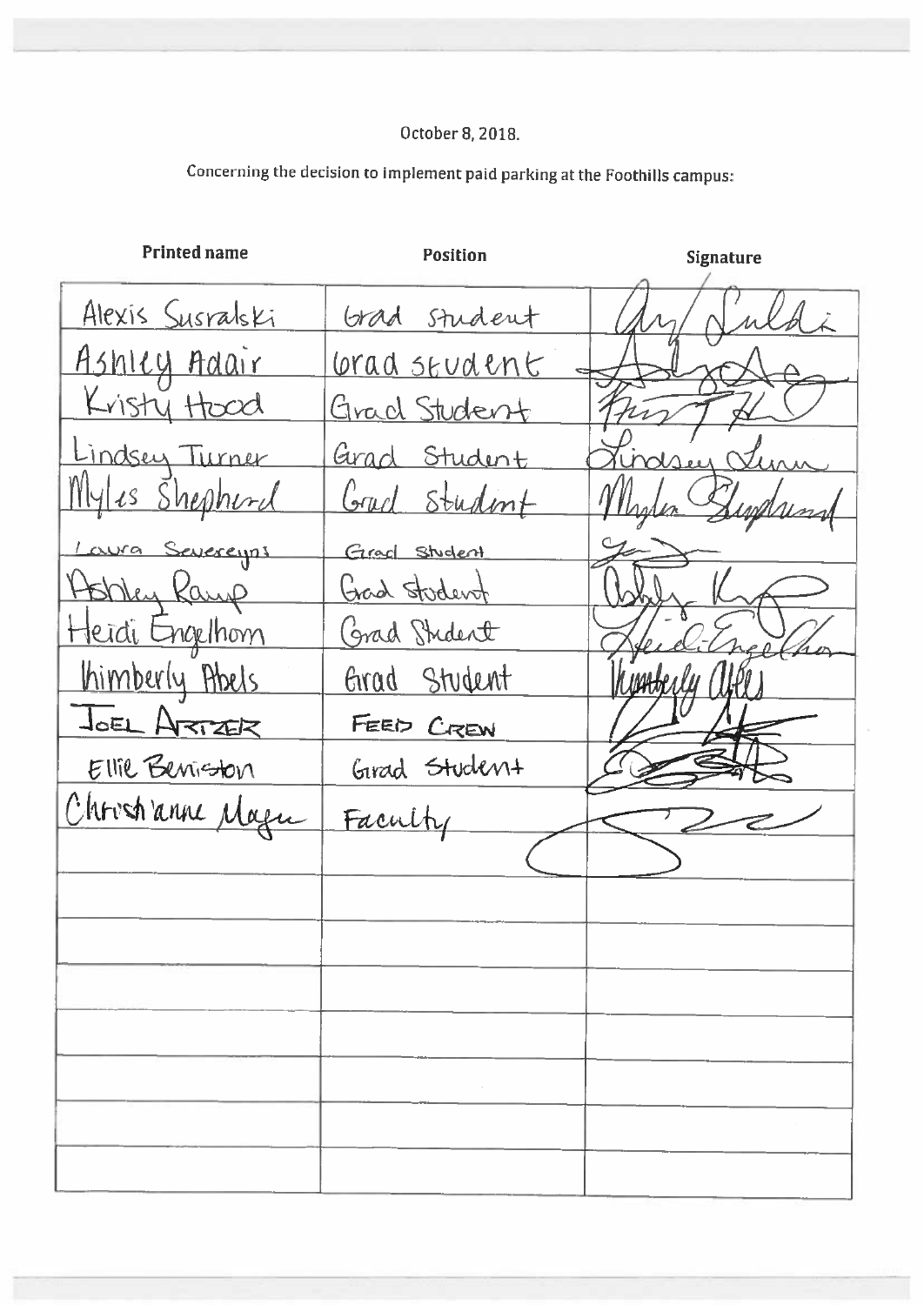YOU CANT WALK HERD.<br>WE HAVE TO DRIVE. NOT EVERVONE October 9, 2018.<br>JUES BY A BUS concerning the decision to implement paid parking at the Foothills campus: STOP.

| <b>Printed name</b>   | <b>Position</b> | <b>Signature</b> |
|-----------------------|-----------------|------------------|
| Lauren Standang       | Studen+         |                  |
| Mihalah Marbach       | Student         |                  |
| Krislyn Kankeave      | Jrudeur         |                  |
| Allison Denny         | Student         | $h_{0.0.8}$      |
| Milcaela Steper       | $5+200+$        |                  |
| Meghan Webster-Skin   | $5$ tudent      |                  |
| Linh Tran             | student         |                  |
| Tess Paraslau         | <b>Student</b>  |                  |
| <u>Maggie Home (1</u> | Student         | Hemill           |
| Gillian Gendreau      | Student         |                  |
| katie Feighner        | student         |                  |
| Gabuella Declan       | Student         |                  |
| Alison Petty          | <u>Student</u>  |                  |
| <u>Shaylyn Becent</u> | Student         |                  |
| Hmber Small           | <u>Student</u>  |                  |
| Georgia Coesar        | Student         | Calfar           |
| Cassi Nichols         | Student         |                  |
| <u>Anne</u> Goss      | Student         | meo              |
| Hannah I eloteau      | Student         |                  |
| <u>Kristen Egger</u>  | Stuclent        |                  |
|                       |                 |                  |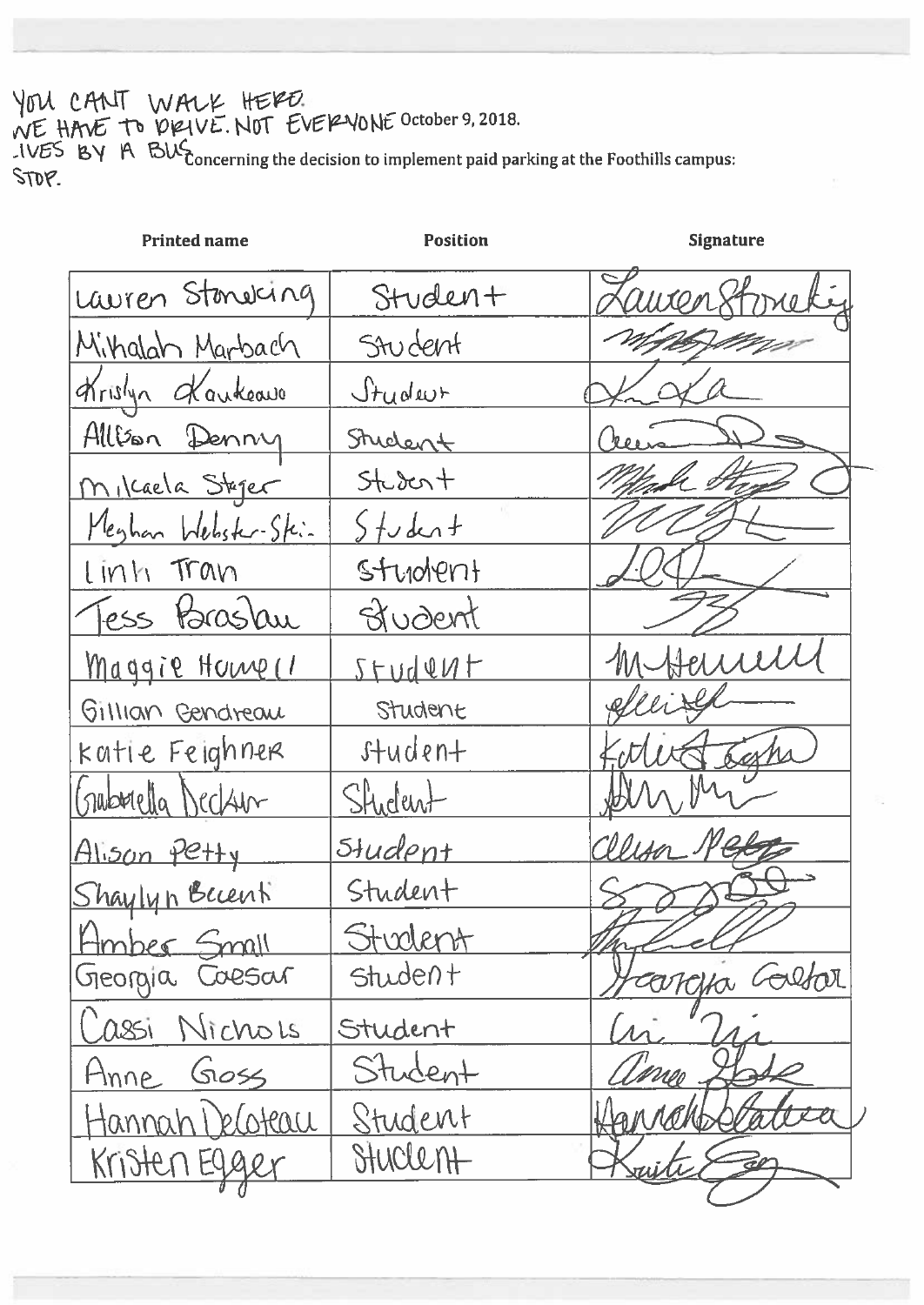| <b>Printed name</b> | <b>Position</b> | <b>Signature</b> |
|---------------------|-----------------|------------------|
| Bryce Harriss       | Student         |                  |
| 31a Wilson          | Stuckent        |                  |
| Emma Hasken         | Student         |                  |
| <u>Rissa Boyd</u>   | Student         |                  |
| Sanantha Kennard    | Student         |                  |
| Nicole Schultz      | Student         |                  |
| Shavon Drummond     | Student         | Munion<br>ummer  |
| Joey Sickles        | Student         |                  |
| Jenaye de Seve      | Student         |                  |
| CASSIE MOORE        | STUDENT         |                  |
| Sconyer Benson      | stuckent        | Seugen           |
| Anna Schwabe        | Student         | am Schwel        |
| Lesh Chan           | Judant          | tal              |
| Michaella Bigliarti | Studen-         |                  |
| Maddie Schramm      | Student         | Madelyn Shirin   |
| Katelynd Freiling   | Student         | Latilum          |
| <u>SophiaGali</u>   | <u>Student</u>  |                  |
| Grace Degnan        | Student         |                  |
| Hannah Davis        | student         |                  |
| Matther McQuazze    | Student         | Mother M Mary    |